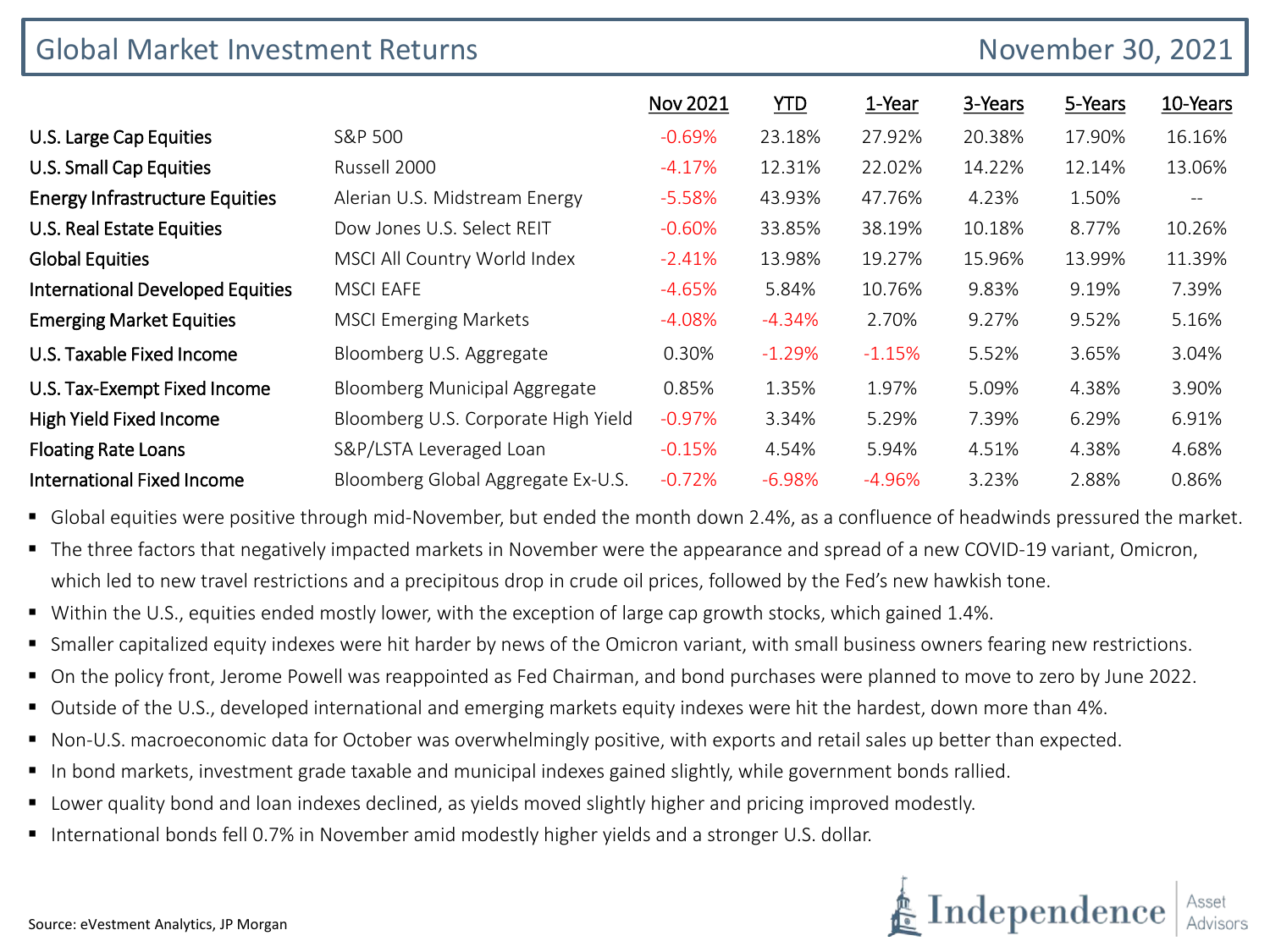## Canadian Economic & Currency Update November 30, 2021

Independence

- The U.S. dollar strengthened 3.4% against the Canadian dollar in November, ending the month with an exchange rate of 1.2808.
- According to researchers at Morgan Stanley:
	- GDP is expected to grow by 3.4% in 2022 and 3.5% in 2023, which would be on track to reach the pre-COVID-19 (4Q19) level in 4Q21 and its pre-COVID-19 trend GDP in 2Q23.
	- The unemployment rate is expected to fall to 5.9% at the end of 2022, and to its pre-COVID-19 rate of 5.7% by the end of 2023.
	- Inflation is expected to peak at 4.3% on a year-over-year basis in 4Q21, and average 2.9% and 2.2% in 2022 and 2023, respectively.
	- Morgan Stanley is calling for four rate hikes in 2022 and another four in 2023, bringing the policy rate up to 2.25%.



| <b>Date Range</b> | <b>USD to CAD</b> | $+/-$   | <b>\$USD 1,000,000</b>       | <b>CAD Profile</b>                 |                            |  |  |
|-------------------|-------------------|---------|------------------------------|------------------------------------|----------------------------|--|--|
| <b>YTD</b>        | 1.2754-1.2808     | $+0.4%$ | Ξ.<br><b>\$CAD 1,280,873</b> | 4.7% (Oct 2021)<br>*Inflation Rate |                            |  |  |
| 1-Year            | 1.2978-1.2808     | (1.3%)  | @ 1.2808                     | Interest Rate                      | 0.25% (Oct 2021)           |  |  |
| 3-Years           | 1.3285-1.2808     | (3.6%)  | (11/30/2021)                 | Information                        | http://www.bankofcanada.ca |  |  |
|                   |                   |         |                              |                                    |                            |  |  |

\*Total CPI Inflation Sources: xe.com, Statistics Canada, bankofcanada.com, Morgan Stanley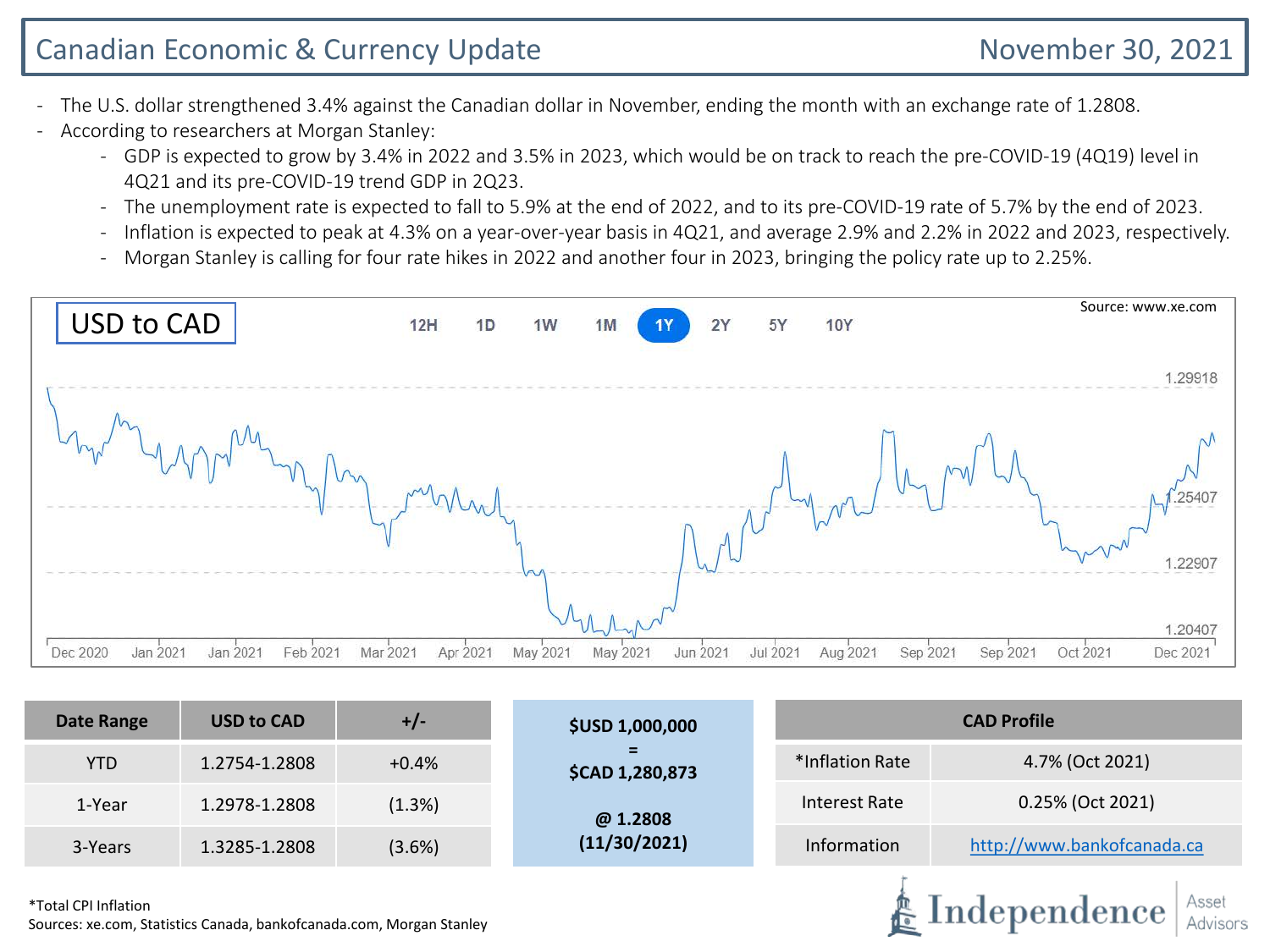### Copper Price History & Outlook November 30, 2021

The larger chart below shows the historical daily COMEX copper price, which is displayed in U.S. dollars per pound. The chart provides 20 years of price history as well as past recessions. The embedded chart provides a zoomed-in image of the 2021 calendar year copper price movement.

Copper prices were up \$0.76 per pound year-to-date, or 22%. Since the \$2.10 low point on March 23, 2020, prices have risen \$2.18 per pound, or 104%.

# The price of copper was \$4.28 per pound as of November 30, 2021.



### Copper Price Outlook

The price of copper remained steady in November, relative to prior months, and ended just 2% lower, or \$0.09 per pound.

However, the price of copper did fall to a two-week low on the final trading day of the month amid concerns about the damage to demand and economic growth from the Omicron variant of the coronavirus, as well as the potential implications from accelerated monetary policy tightening by the Fed.

In China, factory output picked up for the first time in three months as power rationing eased somewhat and regional operations resumed after some COVID-19 restrictions were lifted. The resulting supply resumption cooled the prices of most crucial production metals in November, including copper.

According to Shanghai Metals Market, copper prices are likely to remain somewhat weak in December, amid a strengthening U.S. dollar, crude oil market uncertainty, falling coal prices and the Omicron variant.